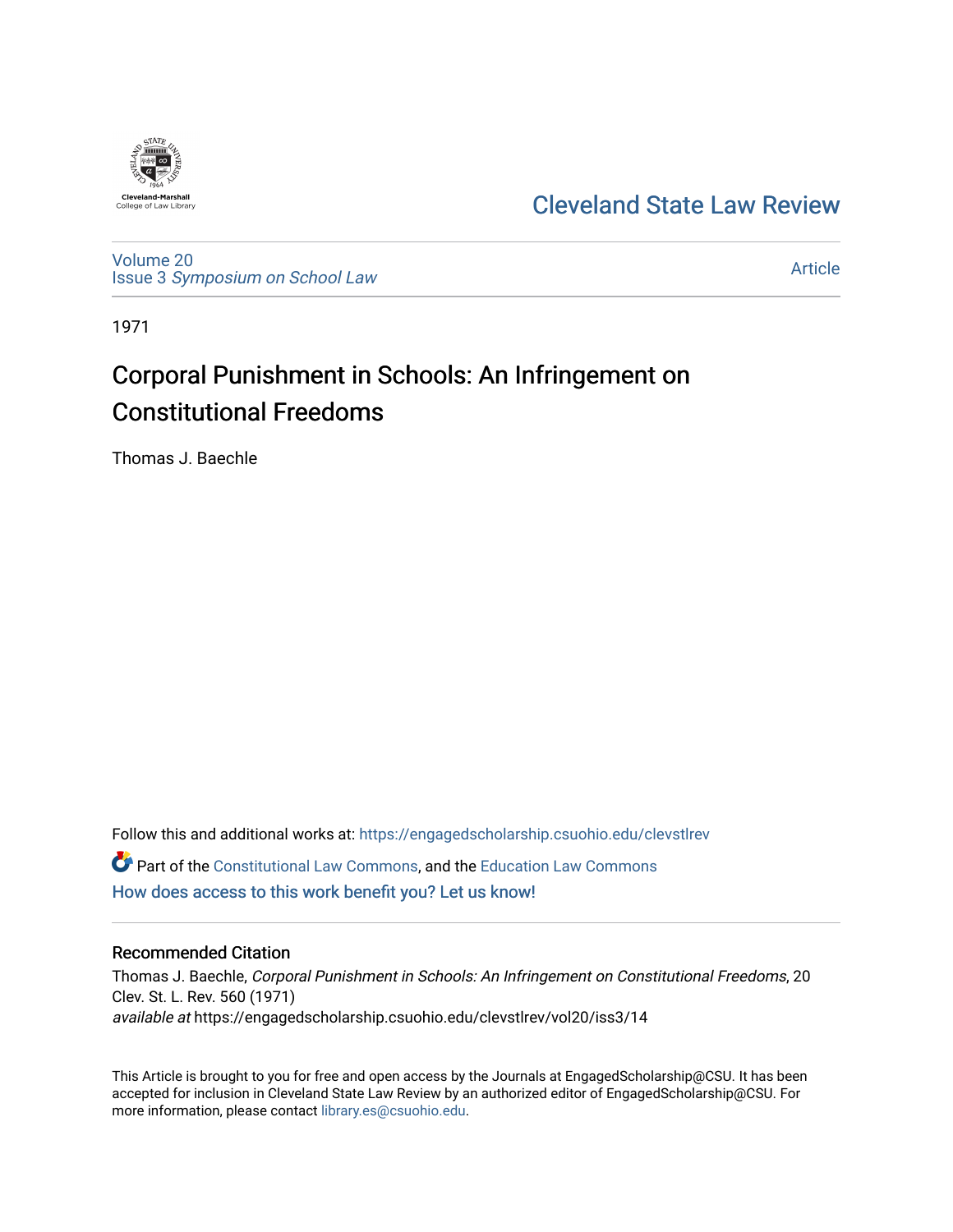# *Corporal Punishment in Schools: An Infringement on Constitutional Freedoms*

# *Thomas J. Baechle'*

CHILD IN SCHOOL IS PADDLED SEVERELY by his teacher for misbe- $\Lambda$  havior, and as a result he has bruises for several days. While the infliction of bruises or the severity of the punishment may not have been intended by the teacher, in an action by the state against the teacher the court holds that "mere" excessive or immoderate punishment will not render the teacher criminally liable.' It must be shown that the teacher acted out of malice and that there was a lasting or permanent injury, or the threat of one, resulting from the punishment.

The use of the word "mere" in describing excessive or immoderate punishment of a child is certainly unfortunate, for it serves to emphasize the fact that there has been lacking for a long time any legal recognition of the rights of a school child in regard to punishment of this sort. For a court to refer to excessive punishment of a child as "mere" demonstrates that it is time to take a much-needed look at the basic rights of the child. This aspect of the problem has too long been neglected.

Court decisions seem to begin with an assumption of the correctness of the teacher's actions.<sup>2</sup> Presumptions have been made in the wrong direction, for it is now an often-repeated rule that individual liberties cannot be abridged unless there is a demanding reason for the abridgment.<sup>3</sup>

It has also been held that unless a teacher is aware of a physical handicap of the child, there will be no liability for an injury resulting from such a handicap.<sup>4</sup>

The doctrine of *in* loco *parentis* and the right of the teacher to inflict corporal punishment has a long history of acceptance. The doctrine itself has survived for centuries with no serious challenges to its validity or acceptability. The doctrine states that a teacher stands in the place of the parent and has the right to discipline his students, including the right to inflict corporal punishment for reasonable cause and in a reasonable manner.<sup>5</sup> The basis of the doctrine is an assumption of the delegation of parental authority and an assumption of the correctness of the teacher's actions. A direct result of this doctrine is the passage of statutes in several states granting the teacher the right to a reason-

<sup>\*</sup> B.M.E., General Motors Institute; Fourth-year student at Cleveland State University College of Law.

**<sup>1</sup>** State v. Lutz, **65** Ohio L. Abs. 402, 113 N.E.2d **757 (C.P.** Stark County Ct. **1953).**

**<sup>2</sup>***Id.*

**<sup>3</sup>**Bates v. Little Rock, 361 U.S. **516** (1960); McLaughlin v. Florida, 379 U.S. 184 (1964); Griswold v. Connecticut, **381** U.S. 479 (1965).

**<sup>4</sup>**Quinn v. Nolan, 7 Ohio Dec. Reprint **585** (C.P. Cuyahoga County 1879).

<sup>&</sup>lt;sup>5</sup> State v. Lutz, 65 Ohio L. Abs. 402, 113 N.E.2d 757 (C.P. Stark County 1953); Suits v. Glover, 8 Div. 711, 71 So. 2d 49 (Alabama Sup. Ct. 1954); also see Annot., 43<br>A.L.R. 2d 473 (1955).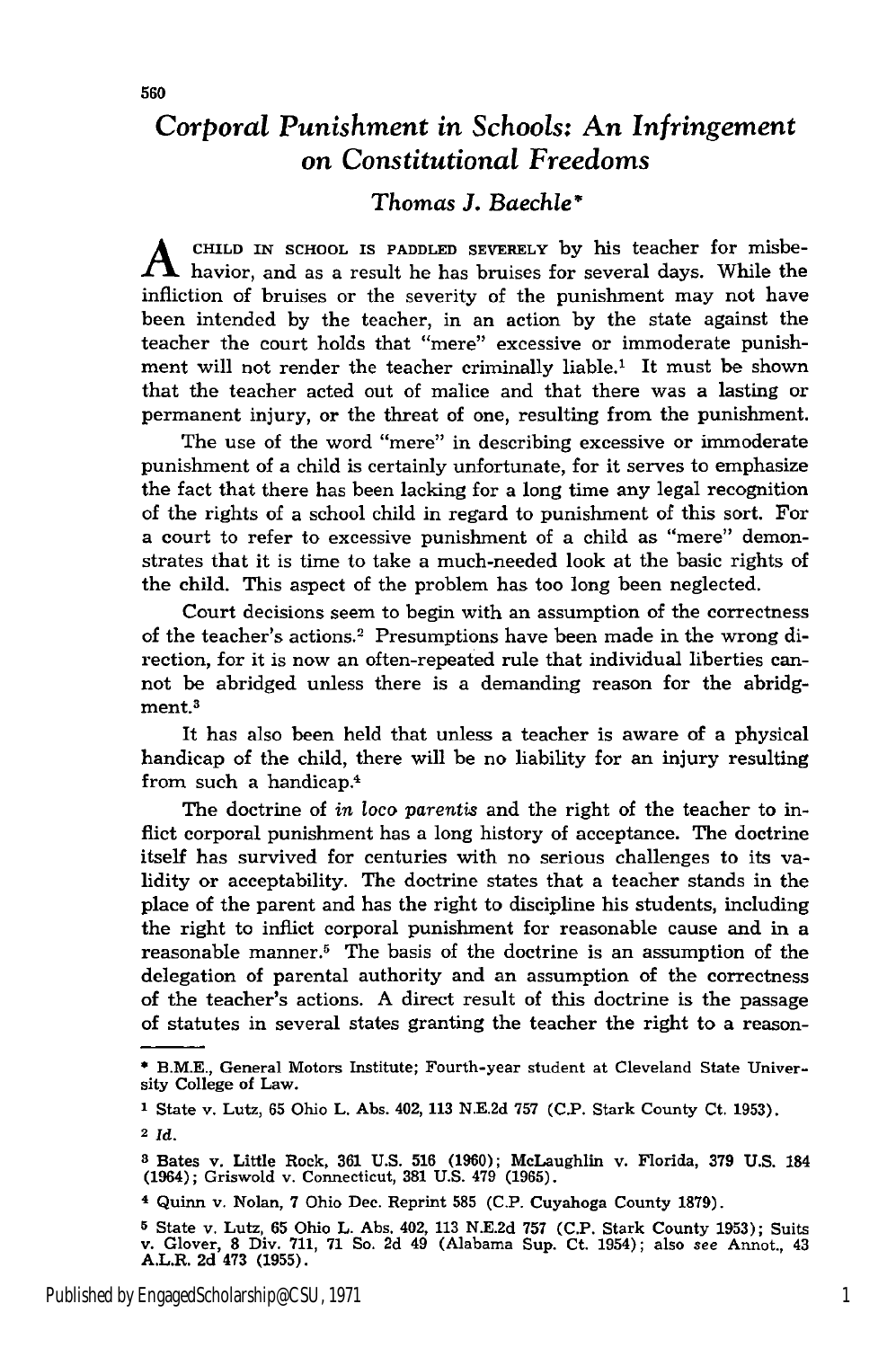able use of corporal punishment.6 The effect of statutes of this nature is the infringement of two very basic fundamental rights: the right of a parent to bring up his child as he sees fit, and the right of a child to be free from invasions of the dignity and integrity of his person.

#### Parental Rights

#### *Upbringing of Children*

The duty of a parent to direct the upbringing of his child is of a very serious nature.' The development of a human being carries with it the obligation to properly prepare the child to live in the world. It is a duty which is extremely personal in nature and over which the parent should have complete control. Since this is such an important and serious function in the development of the child's life, it should be considered a fundamental right of the parents.

The Supreme Court has held that parents have the right to direct the upbringing and education of their children.8 "The child is not the mere creature of the state; those who nurture him and direct his destiny have the right, coupled with the high duty, to recognize and prepare him for additional obligations." **9** In carrying out this "high duty," parents should have the right to control the use of corporal punishment in disciplining the child. In *Meyer v. Nebraska*,<sup>10</sup> the Court again said that parents have a natural duty to properly educate their children, and that the manner in which this education was to be accomplished was a liberty protected by the fourteenth amendment to the United States Constitution. Equally as important is the disciplining of the child which is providing for the child's education in moral and behavior patterns.

The upbringing of children is the very basis of family life, and family life is to be accorded the highest possible respect and protection.<sup>11</sup> Justice Harlan, dissenting in *Poe v. Ullman*<sup>12</sup> said that "the integrity of that life is something so fundamental that it has been found to draw to its protection the principles of more than one explicitly granted Constitutional right."

#### *Privacy of Family Life*

In 1965, the Supreme Court upheld the dignity and respect of family life by striking down Connecticut's birth-control laws.<sup>13</sup> In the court's

<sup>6</sup> *E.g.,* **OHIO** REV. **CODE** § 3319.41:

<sup>&</sup>quot;", "A person employed or engaged as a teacher, principal, or administrator in a school, whether public or private, may inflict or cause to be inflicted, reasonable corporal punishment upon a pupil attending such school wh is reasonably necessary in order to preserve discipline while such pupil is subject to school authority."

*See also* Asiz. REV. **STAT.,** § 13-246; Mim. **STAT., ANNOT.,** § 609.06; REV. **CODE** OF **MONT.,** § 75-6109; TEx. **PENAL** CODE, art. 1142.

**<sup>7</sup>** Prince v. Massachusetts, 321 U.S. 158 (1944); People v. Pierson, 176 N.Y. 201, **68** N.E. 243 **(1903).**

**<sup>8</sup>** Pierce v. Society of Sisters, 268 U.S. 510 (1925).

**<sup>9</sup>** *Id.* at 535.

**<sup>10 262</sup>** U.S. 390 (1923).

**<sup>11</sup>**People ex rel. Wallace v. Labrenz, 411 Ill. 618, 104 N.E.2d 769 (1952).

**<sup>12</sup> 367 U.S.** 497 (1961).

**<sup>13</sup>**Griswold v. Connecticut, 381 U.S. 479 (1965).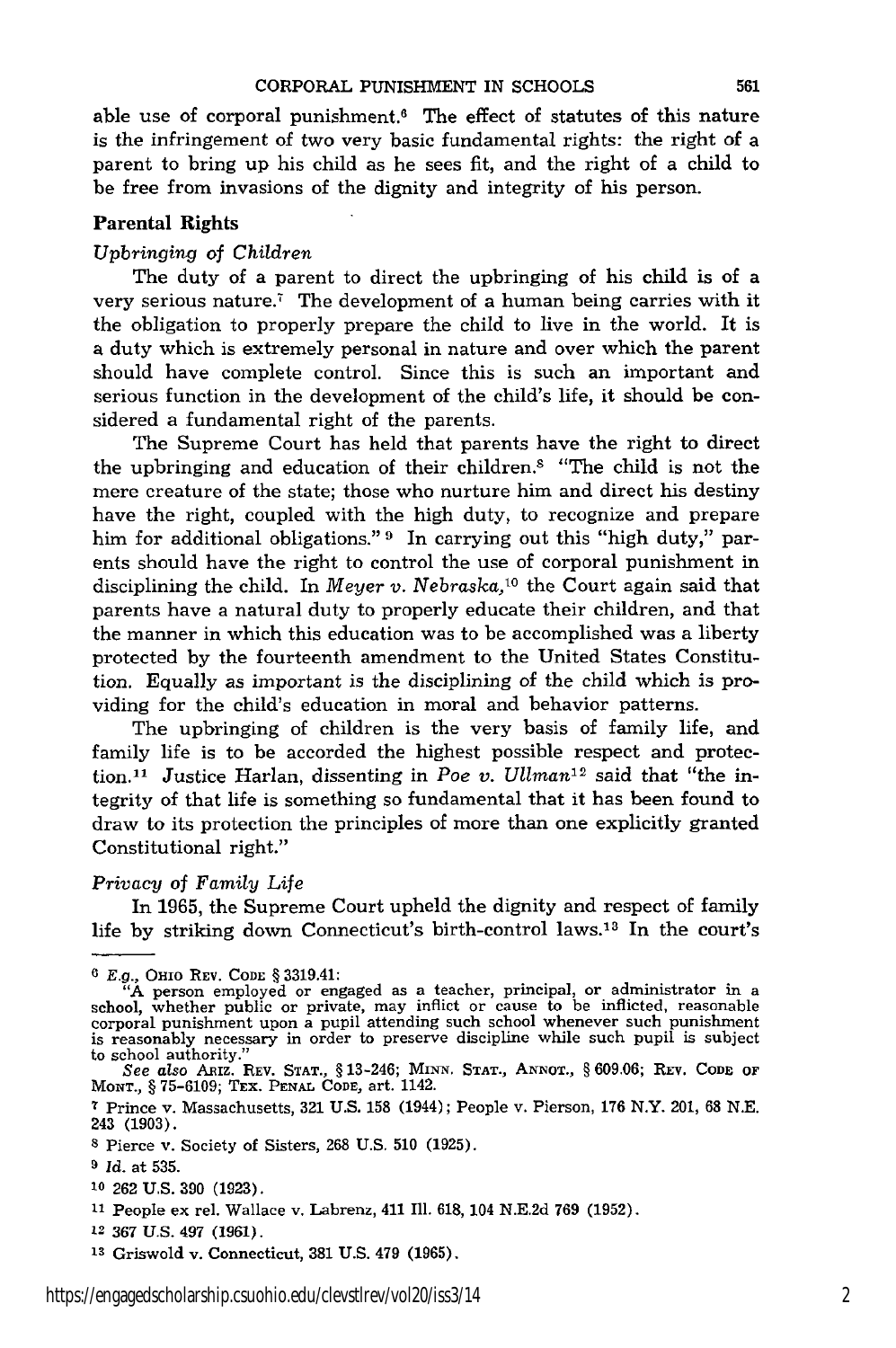opinion Justice Douglas found the statute unconstitutional because it operated against the relation of husband and wife, a relation which lies "within the zone of privacy created by several fundamental constitutional guarantees." **14** This relation, he said, was included in the penumbra which surrounds the first amendment<sup>15</sup> and which is formed by "emanations from those guarantees." The right of marital privacy is

older than our political parties, older than our school system. Marriage is a coming together for better or for worse, hopefully enduring, and intimate to the degree of being sacred. It is an association that promotes a way of life, not causes . . . Yet it is an association for as noble a purpose as any involved in our prior decisions.<sup>16</sup>

A considerable portion of this association has the purpose of raising and developing children. This task, the most important and sacred of the marriage relation, should also be included in the "zone of privacy created by . . . fundamental constitutional guarantees."

As pointed out by the Court, the very thought of the sanctity of the marital bedroom being violated is repugnant. It is equally repulsive that the private role of the parent as the guardian of his children be violated. Just as the freedom of speech and press includes the right to distribute, to receive and to read, the freedom of privacy in the marriage relationship must include the freedom to choose a method of disciplining the children resulting from that marriage. Freedom of the press would mean little without the protection of the means of implementing and maintaining that freedom. By the same argument, the freedom of privacy and sanctity in the family relationship is diminished without the protection of the means of maintaining that relationship.

While the education of the child is mandatory, the manner in which the education is achieved is a choice that constitutionally remains with the parent.<sup>17</sup> So too, the disciplining of the child is mandatory, but the manner in which the disciplining is accomplished must remain with the parent. It is imperative that the parent have the freedom to choose the method of upbringing to be applied to his child.

The Court has recognized that the sanctity of the marital relationship, the relation between husband and wife, falls within the zone of privacy which is created by constitutional guarantees of fundamental rights.18 To make a distinction between the marital relationship and the family relationship would be to ignore the very purpose of the marital relationship. A contention that the physical relation between husband and wife lies within the area of respect and privacy protected by the Constitution, demands that the social, emotional and intellectual relation between parents and children be accorded the same respect and

**<sup>14</sup>***Id.* at 485.

**<sup>15</sup>***Id.* at 484.

**<sup>16</sup>***Id.* at 486.

**<sup>17</sup>**Meyer v. Nebraska, 262 **U.S. 390 (1923);** Pierce v. Society of Sisters, **268 U.S. 510 (1925).**

**<sup>18</sup>**Griswold v. Connecticut, **381 U.S.** 479 **(1965).**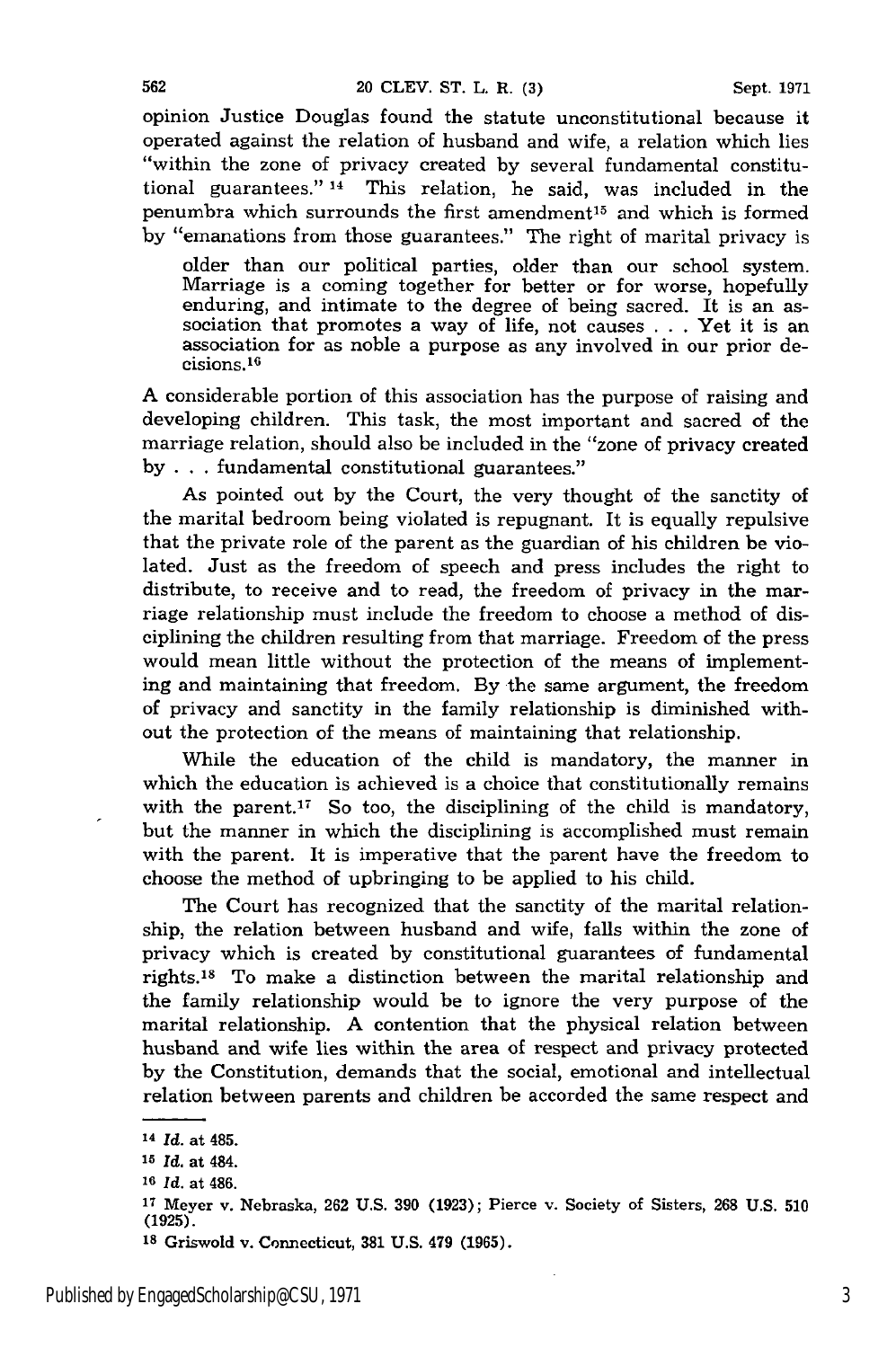privacy, because this second relation stems directly from the first relation.

The right to privacy in the sacred relation of parent-child must be protected by the due process clause of the fourteenth amendment. The fourteenth amendment protects not only those liberties included in the Bill of Rights but also protects those rights which are fundamental, but not specifically mentioned. This theory has been advanced by the Court on several occasions. <sup>19</sup>

Those rights protected by the fourteenth amendment are not explicitly and definitely stated anywhere. They are not of such a nature as to be fixed and unchanging; as human knowledge and experience increases these rights must expand also.<sup>20</sup> The advances of society and science must be reflected in similar advances in the rights of individuals. Decisions of the Supreme Court have reflected this trend of thought.<sup>21</sup> As needs arise, the Constitution must be flexible enough to afford protection for violations of personal freedoms.

Included in the protection of the due process clauses of the fifth and fourteenth amendments are rights that are fundamental to the individual.<sup>22</sup> Under the due process clause, the Supreme Court has afforded protection against governmental interference of rights not included in the specific listing of the first eight amendments. The Court has invalidated a statute under which public employees were subject to arbitrary dismissal on the basis of association membership; <sup>23</sup> has struck down a regulation which arbitrarily restricted admission to the bar,<sup>24</sup> and has forbidden racial segregation in schools.<sup>25</sup> It has held that, included in the liberty which cannot be taken from an individual without due process of law, are the right to travel,<sup>26</sup> the right to privacy in association,<sup>27</sup> and the right to distribute information.<sup>28</sup> The Court, in these decisions, has demonstrated that there are many personal freedoms that are not specifically mentioned in the Constitution and that these freedoms will be accorded Constitutional protection. It is necessary that this protection now be extended to embrace the fundamental right of a parent to discipline his child. It is time to limit the doctrine of *in* loco *parentis,* which gives the teacher permission to exer-

**<sup>19</sup>**Griswold v. Connecticut, **381** U.S. 479 (1965); Meyer v. Nebraska, 262 U.S. 390 (1923); Aptheker v. Secretary of State, 378 U.S. 500 (1964); Pierce v. Society of Sisters, 268 U.S. 510 (1925).

<sup>20</sup> Village of Euclid v. Ambler Realty Co., 272 U.S. 365, 387 (1926); Wolf v. Colorado, 338 U.S. 25, 27 (1949).

<sup>21</sup> Boiling v. Sharpe, 347 U.S. 497 (1954); United Public Workers v. Mitchell, 330 U.S. 75 (1945); Gideon v. Wainwright, 372 U.S. 335 (1963).

<sup>22</sup> Howard v. Kentucky, 200 U.S. 164, 173 (1906); Whitney v. California, 274 U.S. 357, 373 (1927).

<sup>23</sup> Wiemann v. Updegraff, 344 U.S. 183 (1952).

<sup>24</sup> Schware v. Board of Examiners, 353 U.S. 232 (1957).

<sup>25</sup> Bolling v. Sharpe, 347 U.S. 497 (1954).

<sup>26</sup> Kent v. Dulles, 357 U.S. 116 (1958); Aptheker v. Secretary of State, 378 U.S. 500 (1964).

**<sup>27</sup>**NAACP v. Alabama, **357** U.S. 449 **(1958).**

<sup>28</sup> Martin v. Struthers, **319** U.S. 141 (1943).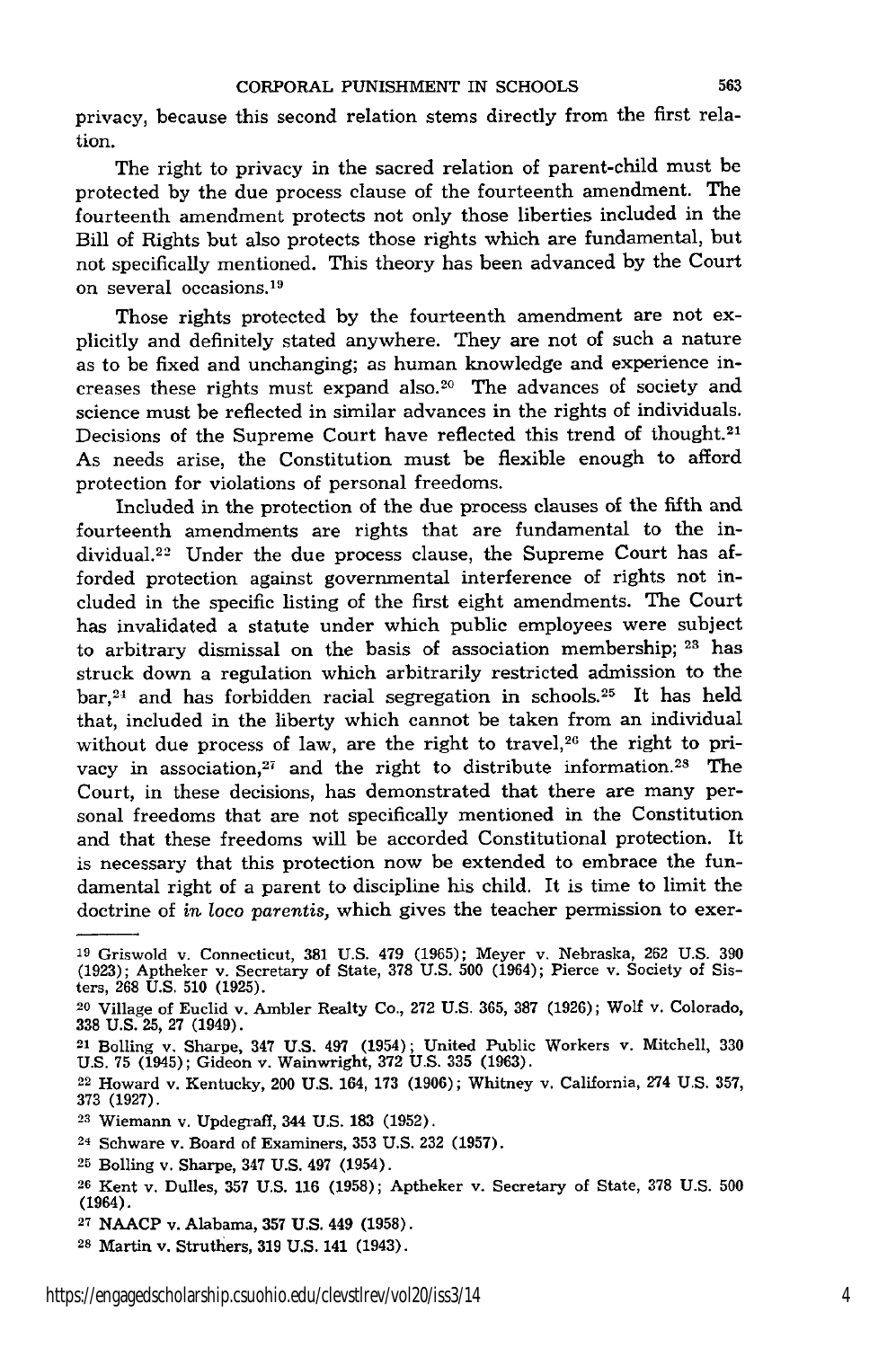cise a parental right. It is now necessary to alter the presumption that a parent has delegated a fundamental right to another.

Support for this personal freedom to be included in the scope of the fourteenth amendment's due process clause is gained from the ninth amendment, which expressly states that the rights listed in the first eight amendments are not intended to be exhaustive, but that other rights are retained by the people. One of these retained rights is the right of parental discipline. Although not mentioned in the Constitution, this is a right similar to the right of privacy in marriage which the Court in *Griswold v. Connecticut* found to be protected from infringement by the ninth amendment.<sup>29</sup> In his opinion Justice Goldberg said that the ninth amendment was not in any way being used to broaden the powers of the Court, or as an independent source of fundamental rights.30 Rather, the ninth amendment merely states that other rights should not be neglected because they are not specifically mentioned in the Constitution. The right of parental discipline is exactly the type of personal freedom which is retained by the people.

# **Rights of Children**

#### *Dignity of the Human Body*

The personal integrity and privacy of the human body is a principle that is well-established in law. It has long been recognized that any unpermitted offensive touching of the body is a battery. $31$  An assault is the placing of another in apprehension of an immediate offensive touching of the body.32 Any exception to these principles must certainly be well-founded. The natural right to privacy of one's body from invasions by others, including representatives of the state, "that are not indisputably necessary for the safety of the community," is a right which must be respected and accorded protection against infringement by those who hold the opinion that man should serve the goals of the state.33 An individual is entitled to an uninterrupted enjoyment of the use of his limbs, body, and health, $34$  the right to "preserve his person inviolate from attack by any other person," **95** and the inherent right of bodily integrity.36

#### *Need for Restrictions in Schools*

Many restrictions have been made on the use **of** force on adults. The use of physical punishment on seamen has been forbidden<sup>37</sup> and its use has been greatly restricted in prisons. The integrity and dignity of an individual's person has been seriously dealt with in cases concern-

**<sup>29</sup>** Griswold v. Connecticut, 381 U.S. 479, 491 (1965).

*<sup>30</sup>*Id. at 492.

**<sup>31</sup> W.** PsOSSER, **HANDBOOK OF THE LAW OF TORTS 30 (2d Ed. 1955).**

**<sup>32</sup>***Id.* at 34.

**<sup>33</sup> C. ANTIEAU, RiaGHTs OF** *OuR* FArHERS, at **93 (1968).**

**<sup>34</sup>**Bednarik v. Bednarik, 18 N.J. Misc. 633, 16 A.2d 80 (N.J. **Ch.** Ct. 1940).

**<sup>35</sup>**Gow v. Bingham, 107 N.Y. Supp. 1011 (Sup. Ct., Sp. Term 1907).

**<sup>36</sup>** Smith v. Command, 231 Mich. 409, 204 N.W. 140 (1925).

**<sup>37 18</sup> U.S.C.** § **2191.**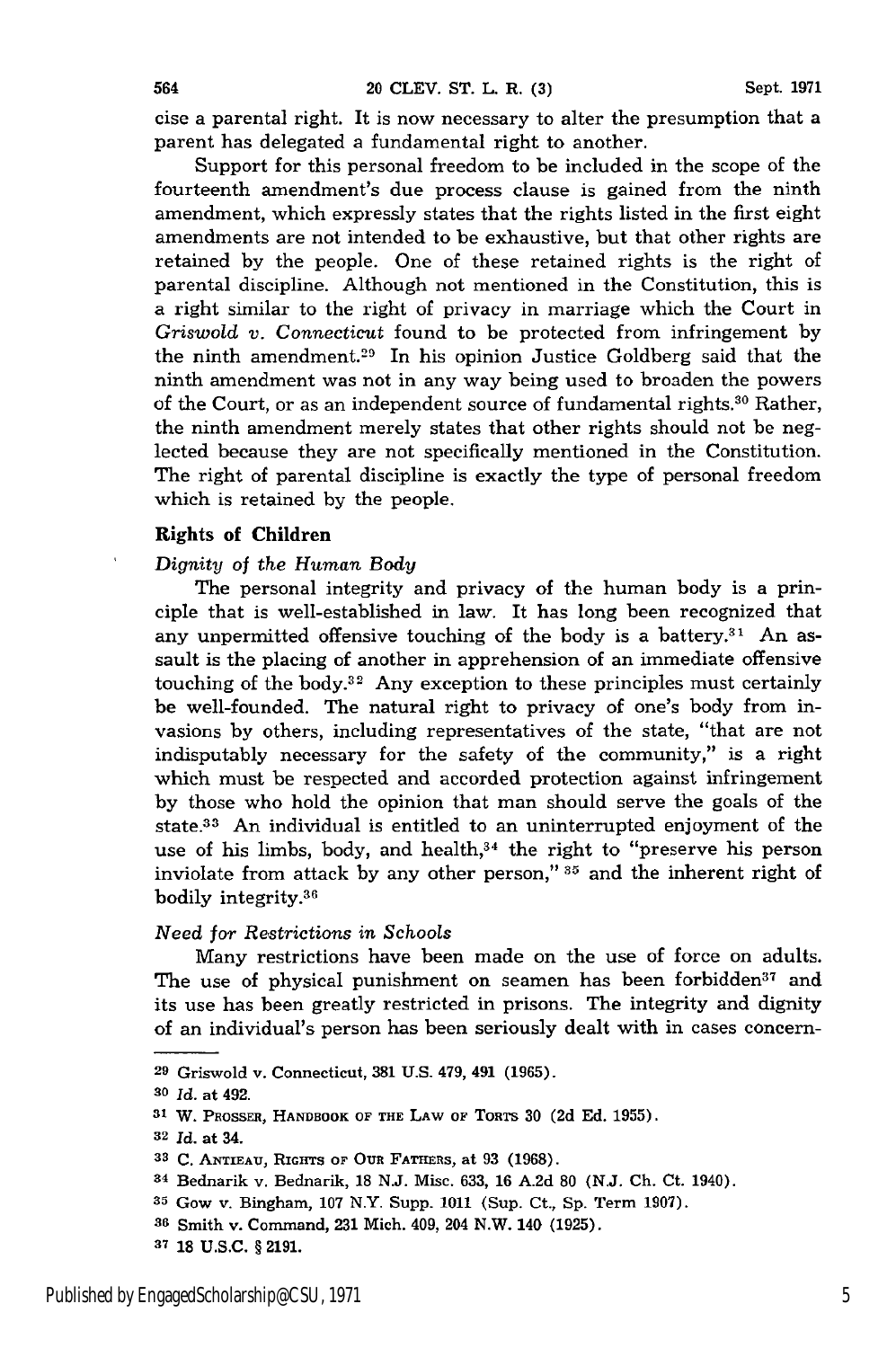ing alleged criminals. It is an established principle of criminal procedure that any use of force to produce a confession will result in its being inadmissible in court. Yet the theory persists that the use of force as punishment for children is permissible.

Corporal punishment in prisons is permitted in only two states and in one of these states its use has been held to be unconstitutional. The use of corporal punishment in prisons was ruled a violation of the eighth amendment by a United States Court of Appeals in *Jackson v.* Bishop.<sup>38</sup> In deciding that the use of corporal punishment was cruel and unusual, the Court relied on several findings: **39**

- 1) No convincing evidence that any rule or regulation adopted concerning the use of corporal punishment, would be successful in preventing abuse, regardless of the sincerity with which it was drawn up.
- 2) Such regulations often go unnoticed or are easily circumvented; difficulties are encountered in enforcing limitations of power.
- 3) Use of corporal punishment is readily subject to abuse.
- 4) Corporal punishment develops hate toward those administering it and toward the system which permits its use. It is degrading and frustrates correctional goals.
- 5) Adjustment to society is made more difficult.

These reasons are even more applicable to the situation of the use of corporal punishment in schools, since the child is in the development stage of life. Situations frequently occur in which the power is abused,<sup>40</sup> and the actual number of abuses is probably quite high. It is a type of punishment which easily lends itself to abuse, and it creates an atmosphere of fear and distrust which is not conducive to learning.

# *Detriments of Corporal Punishment*

1. *Insufficient Supervision.* Any virtues that might be found in a system of immediate physical punishment are substantially outweighed by the dangers inherent in a system where proper supervision is impossible or unlikely. $41$  In some instances, even though records are required, the actual extent of the usage is unknown, while in many other instances, records are not even required. Thus, the frequency, severity and the circumstances under which corporal punishment is inflicted can not always be accurately determined. This is a situation which should not be tolerated. The secrecy associated with the use of physical punishment may itself be a strong indication that its value as an effective method of discipline should be questioned. $42$  It also lends support to the argument that the teacher-student relationship suffers as a result. It is probably impossible to make any objective study of the effectiveness of corporal punishment without any substantial data in the form of

**<sup>38</sup>** 404 F.2d 571 (1968).

**a9** *Id. at* **579.**

<sup>40</sup> **J.** KozOL, **DEATH AT AN EARLY AGE (1967).**

<sup>&</sup>lt;sup>41</sup> G. SCOTT, THE HISTORY OF CORPORAL PUNISHMENT 192 (1959).

**<sup>42</sup>**R. **Gummere Jr.,** *On Beating School Children,* **THE** NATION, Dec. 6, 1965 **at** 442.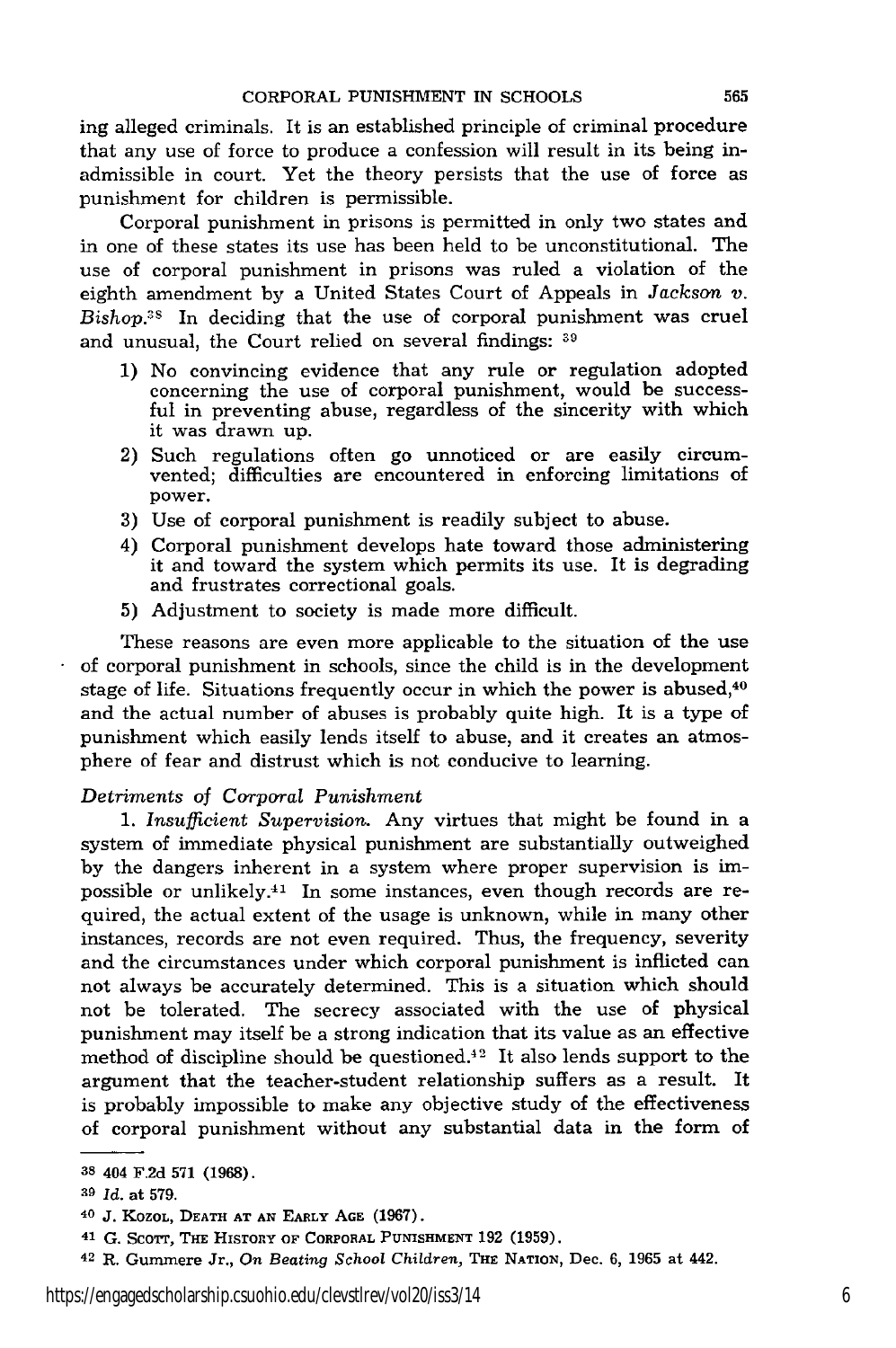accurate records. It is also impossible to determine whether any abuse of the privilege is occurring. The fact that abuse is and can be a serious problem is vividly described in a book by a former public school teacher.43 From first-hand observations, it is illustrated how motives other than child guidance and control can, sometimes unknowingly, cause the use of physical punishment. Without any accurate records, it cannot be determined which students receive the punishment and how often. The answers to questions of this type would be extremely useful in determining the causes of student behavior.

Is disorder caused more by what we teach pupils, the pupils we teach it to, or the society which requires them to learn it? Does the trouble come from our saber-toothed curriculum, our classroom Ichabod Cranes, our restless youth, or our distraught grownups? **44**

Who can answer these questions? More important, who is attempting to answer them? The most serious result of this secrecy is that fundamental personal rights are being violated unnoticed. Again, such a situation is intolerable. A continued use of corporal punishment is not an answer. "Corporal punishment is a privilege that can easily be overdone by parents and teachers. The child is the greatest immediate loser. Adults and society are the indirect losers, suffering the effects of the child's resentment." 45

2. *Possibility of Physical Harm.* The possibility of physical harm to the child, though unintended, is itself a substantial reason for not using corporal punishment. In areas where strict regulations concerning its use are not adhered to, the severe physical mismatch of teacher and student and the mental attitude of the teacher become important factors in the administering of the punishment. In a study made concerning the use of corporal punishment in the schools, $46$  many of the arguments advanced in its favor related to the aid and convenience of the teacher. It has been said that " $[F]$  requently we can improve the quality of discipline by improving the quality of teachers-not by strengthening their whip-hand." 47

3. *Customary Practice.* Corporal punishment exists, in large part, as a result of its customary use throughout the ages. This is, indeed, a poor reason for its continued use.

It is revolting to have no better reason for a rule of law than that so it was laid down in the time of Henry IV. It is still more revolting if the grounds upon which it was laid down have vanished long since, and the rule simply persists from blind imitation of the past. $48$ 

Corporal punishment can become merely a crutch, used because other methods of discipline are more challenging or inconvenient.

566

<sup>43</sup>**DEATH AT AN EARLY AGE,** *supra* note 38.

<sup>44</sup>*On Beating Children, supra* **note** 40.

<sup>45</sup> **E.** PHILnLPS, **D.** WIENER, **N. HARING,** DISCIPLINE, **ACHIEVEMENT AND MENTAL HEALTH 13 (1960).**

**<sup>46</sup>** K. **JAMES, CORPORAL PUNISHMENT IN THE** PUBLIC **SCHOOLS (1963).**

**<sup>47</sup>** Rosenberg, *Should Teachers* Wield *the Rod?,* **PARENTS** MAGAZINE, Feb., 1964, at **106. 48 0.** HOLMES, COLLECTED **LEGAL PAPERS** 187 (1921).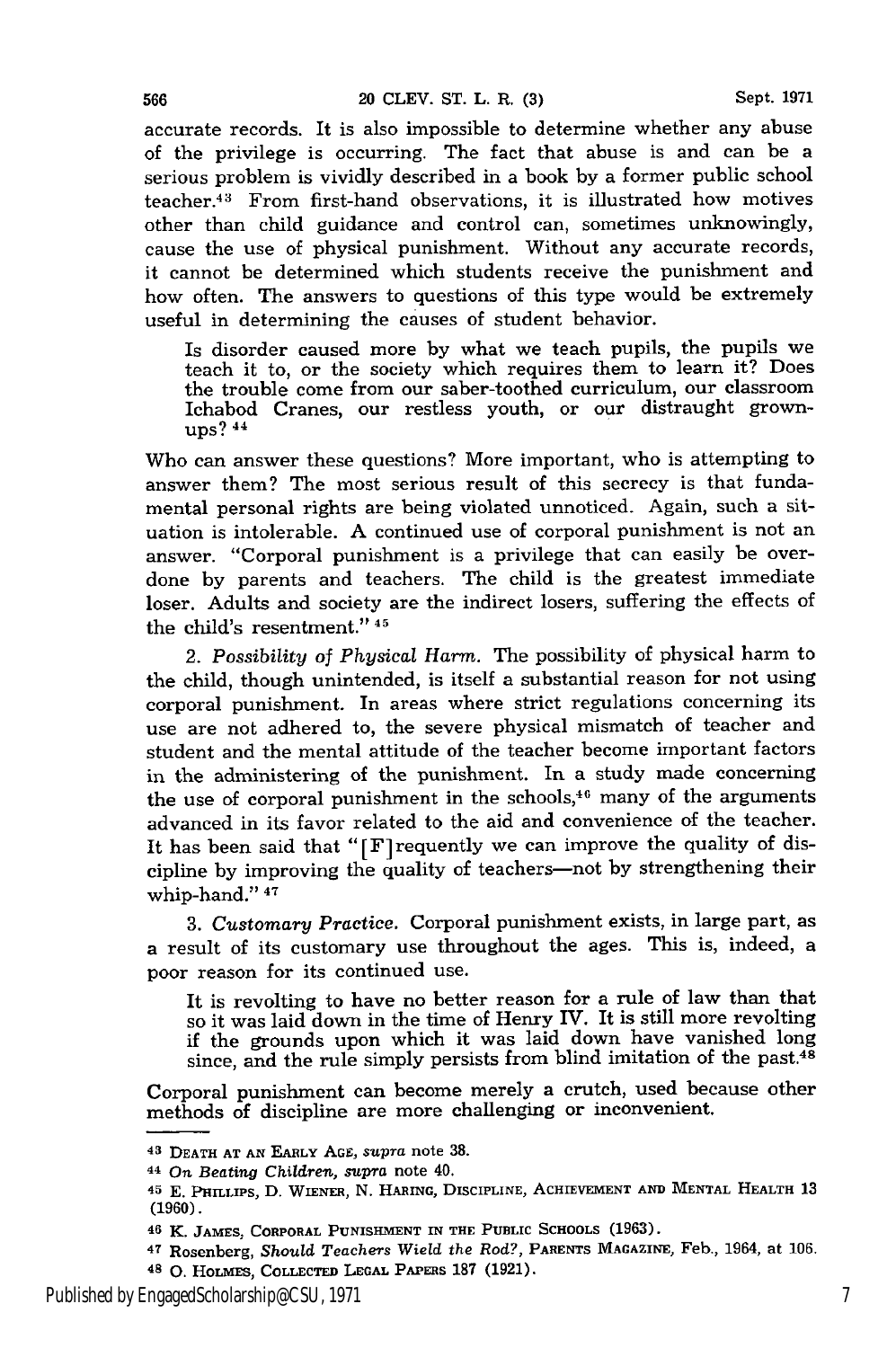*4. Improper Teacher-Child Relationship.* The education and development of children is a process that must be undertaken with extreme care. Development of a child's character and attitudes involves problems that are often extremely difficult. Thus, a teacher is operating in a sensitive area in a schoolroom.<sup>49</sup> He is shaping the attitude of young minds toward the society in which they live. This thought was affirmed in *Sweezy v. New Hampshire*<sup>50</sup> when the Supreme Court said

[n] o one should underestimate the vital role in a democracy that is played by those who guide and train our youth . **.** . Scholarship cannot flourish in an atmosphere of suspicion and distrust. Teachers and students must always remain free to . . . gain new maturity and understanding; otherwise our civilization will stagnate and  $die.^{51}$ 

# Again in Boilan *v.* Board of Education<sup>52</sup> the Court stated that

[I]t has always been the recognized duty of the teacher to conduct himself in such a way as to command the respect and good will of the community . . . Educators have always regarded the example set by the teacher as of great importance . . **.53**

The use of corporal punishment destroys the quality of an effective teacher-child relationship by denying the worth and value of the individual and creating feelings of humiliation. By depending on the force, the teacher loses influence in guiding children toward an intelligent approach to their problems.<sup>54</sup>

It is an interesting observation that there are lobbies in this country for nearly every category imaginable. But someone must speak for the children since they have no voting power of their own.

# *Trends in Juvenile Court*

Recent trends in juvenile court proceedings have emphasized the rights of children. That the child is an individual to be treated with respect and is protected by the provisions of the fourteenth amendment was stated by the court in *Application of Gault.55* This thought was also expressed in *Pee v. U.*  $S^{56}$  a decision in which the court said that a hearing in Juvenile Court must measure up to the essentials of due process and fair treatment. In *Kent v. United States57* the Court said that the Juvenile Court of Washington, D. C. was engaged in "determining the needs of the child and of society rather than adjudicating criminal conduct. The objectives are to provide measures of guidance

**<sup>49</sup>**Adler v. Board of Education, 342 **U.S.** 485 **(1952).**

**<sup>50</sup> 354 U.S. 234** (1957).

**<sup>51</sup>***Id.* at **250.**

**<sup>52</sup> 357 U.S. 399 (1958).**

**<sup>53</sup>***Id.* at 407.

<sup>54</sup>**J.** HowARD, **CHMDREN IN TROUBLE 239 (1970);** H. DOUGLAss, **MODERN ADMINISTRATION** OF **SECONDARY ScHooLs 332 (1963).**

**<sup>55</sup>387 U.S. 1 (1967).**

**<sup>56 274</sup> F.2d 556 (D.C. Cir. 1959).**

**<sup>5</sup>T 383 U.S.** 541 **(1966).**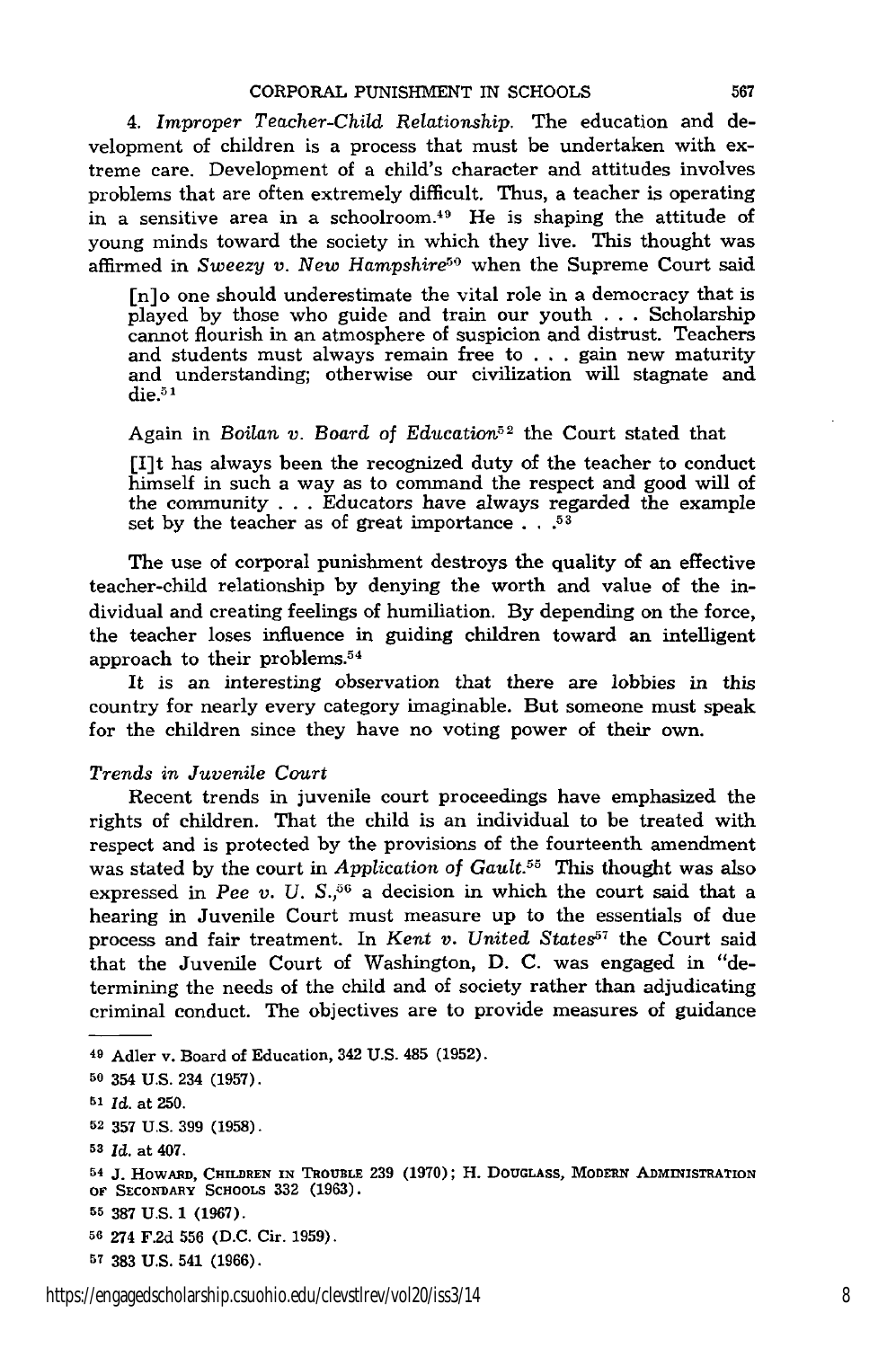and rehabilitation for the child and protection for society, not to fix criminal responsibility, guilt and punishment." **58**

Such an objective emphasizes the strong desire of the judicial system to focus on methods of guidance rather than punishment for juveniles. This objective is equally necessary and important in educational institutions. The goal to be strived for is the creating and fostering of an atmosphere that is most conducive to learning.59

# *Constitutional Right to Learn*

The Supreme Court in *Griswold v. Connecticut'0* affirmed many of its earlier holdings interpreting the rights protected by the first amendment freedom of speech and press clause. In these holdings the Court ruled that the state may not reduce the area of available knowledge, $6<sup>1</sup>$ that the first amendment freedom of speech and press includes freedom of inquiry,  $62$  freedom of thought, freedom to teach,  $63$  and freedom of the "entire university community."  $04$  In *Barenblatt v. U. S.*  $05$  the Court said that "[w]hen academic teaching-freedom and its corollary learningfreedom, so essential to the well-being of the Nation, are claimed, this Court will always be on the alert against intrusion . . .into this constitutionally protected domain." 66

From these decisions it is clear that the right to be free to inquire and learn is very firmly established in constitutional law. The court, in affirming these decisions, stated that "without these peripheral rights the specific rights would be less secure." **67**

If the freedom of association is considered a fundamental right, of what significance is the freedom if the very essence of its existence is not protected. By the same token, if the freedom of inquiry and learning is considered a fundamental right, of what significance is the freedom if the very means of exercising it is not protected.

## State Interest

#### *Necessity of Law*

Whenever a state passes legislation which attempts to deny a fundamental personal right, it must be clearly and definitely shown that the need for the legislation serves some "subordinating interest which is compelling." **1s** The protection of personal rights is so important that only in situations where the state interest is overwhelming can it be

**<sup>58</sup>***Id.* at 554.

**<sup>59</sup>**R. AmSTERDAM, CONSTRUCTIVE CLASSROOM DISCIPLINE **AND** PRACTICE **82 (1957); J.** HOWARD, CHILDREN IN TROUBLE **239** (1970).

<sup>60 381</sup> U.S. 479 (1965).

<sup>61</sup> Meyer v. Nebraska, 262 U.S. 390 (1923).

<sup>62</sup> Wiemann v. Updegraff, 344 U.S. 183 (1962).

**<sup>63</sup>** *Id.*

<sup>64</sup> Sweezy v. New Hampshire, 354 U.S. 234, 249-250 (1957); Barenblatt v. United States, **360** U.S. 109, 112 (1959).

**G5** 360 U.S. 109 (1959).

*<sup>66</sup> Id.* at 112.

**<sup>67</sup>**Griswold v. Connecticut, **381** U.S. 479, 483 (1965).

<sup>6</sup>s Bates v. Little Rock, 361 U.S. 516, 524 (1960).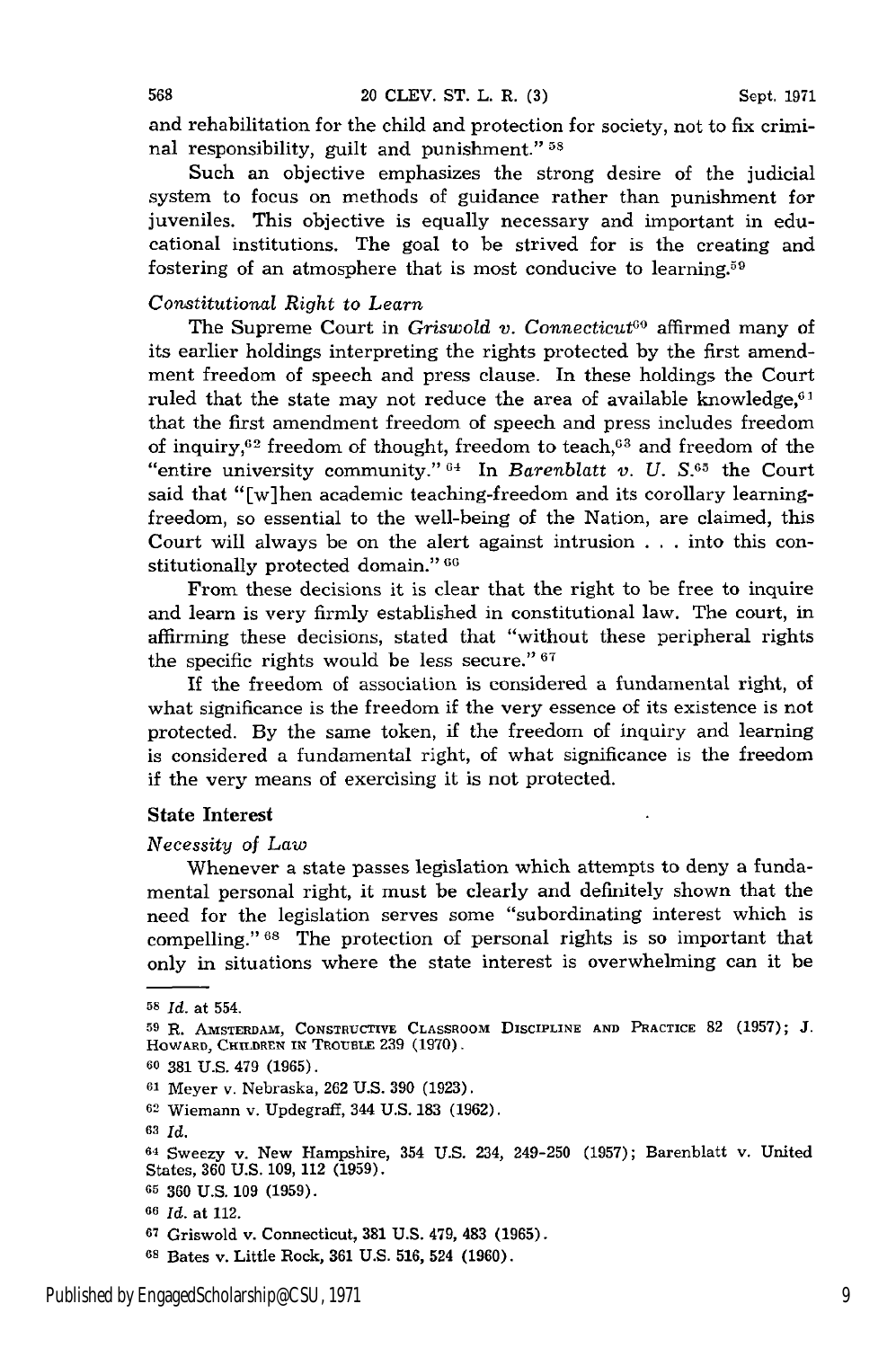permitted to infringe on them. As the Supreme Court said in *Griswold,* it is not sufficient that the state has rational considerations that support the legislation.<sup>69</sup> The statute cannot be so broad that it unnecessarily invades "the area of protected freedoms," **70** a principle set out in several previous cases.<sup>71</sup> Justice Goldberg said that where "fundamental personal liberties are involved, they may not be abridged by the state simply on a showing that a regulatory statute has some rational relationship to the effectuation of a proper state purpose." **72** It must be shown that the law is "necessary, and not merely rationally related, to the accomplishment of a permissible state policy." **73** Many times the Court has stated that there is a "realm of family life" which the state cannot enter without substantial justification.74

It then must be determined whether it is necessary to abridge both the right of a parent to bring up his child and the personal dignity and integrity of the child. This is the result of statutes which grant permission to use corporal punishment.

# *Legitimate Purpose*

It can be assumed that the state's interest in the matter is for the protection of the general welfare and to sustain discipline and control in the state's schools. This is definitely a legitimate state interest. It is not denied that the state, in exercising its police power, can maintain control in its schools; however, the manner in which the state attempts to achieve this goal can most certainly be challenged, and when two fundamental personal liberties are abridged by one statute, then the statute must be viewed very critically and harshly. It must be viewed with serious thought given as to the alternate methods of achieving the goal, methods which would not infringe on basic personal rights. It is not a question of the Supreme Court operating as a "super-legislature to determine the wisdom, need, and propriety of laws that touch economic problems, business affairs, or social conditions." **75** The present law deprives individuals of fundamental rights and for that reason it must be carefully scrutinized.

#### *Alternative Methods*

It must be determined then, whether an alternative method is available. If there is a "reasonable and adequate" alternative available, then the statute must be stricken down.<sup>76</sup> This alternative can be found by looking to experts in the area of behavior. Great advances have been

**<sup>60 381</sup>** U.S. 479, 497 **(1965).**

**<sup>70</sup>** NAACP v. Alabama, 360 U.S. 240 (1959).

**<sup>71</sup>**McLaughlin v. Florida, 379 U.S. 184 (1964); NAACP v. Alabama, 360 U.S. 240 (1959); Aptheker v. Secretary of State, **378** U.S. **500** (1964); Schneider v. State, **308** U.S. 147 (1939).

**<sup>72</sup> 381** U.S. 479, 497 (1965).

**<sup>73</sup>**McLaughlin v. Florida, 379 U.S. 184, 196 (1964).

<sup>&</sup>lt;sup>74</sup> Griswold v. Connecticut, 381 U.S. 479 (1965); Meyer v. Nebraska, 262 U.S. 39<br>(1923); Pierce v. Society of Sisters, 268 U.S. 510 (1925); Poe v. Ullman, 367 U.S. 497<br>(1961) (dissenting opinion of J. Harlan).

**<sup>75</sup>**Griswold v. Connecticut, **381** U.S. 479, 482 **(1965).**

**<sup>76</sup>**Dean Milk Co. v. City of Madison, 340 U.S. 349 (1951).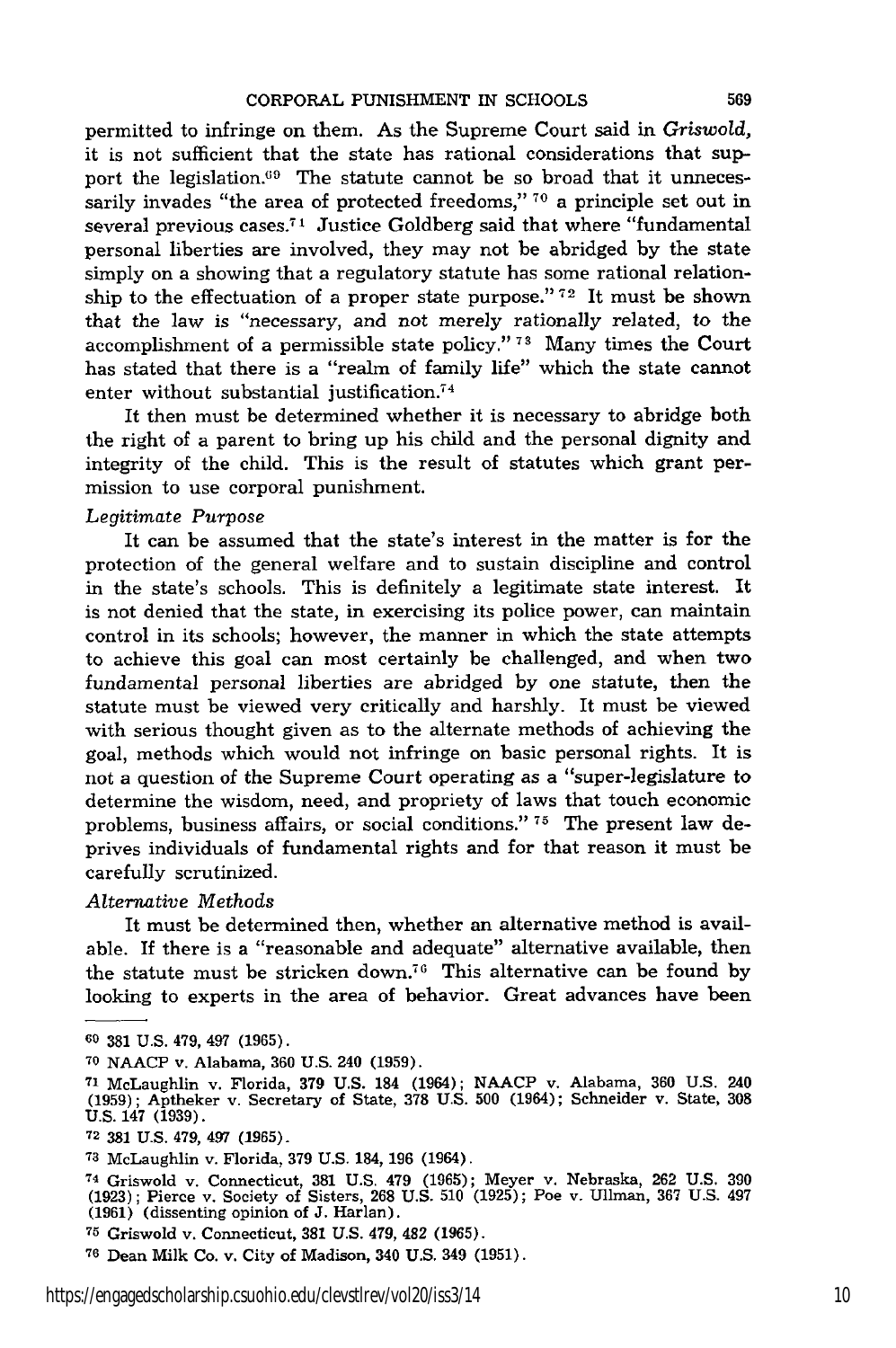made in observing, interpreting and treating behavior patterns in people, especially children, by psychologists and psychiatrists working in this field. Present theories in this area reject the idea that physical punishment is the best method of developing the child's character or that it is the best method of controlling child behavior.<sup>77</sup> In fact, there is much authority which states that physical punishment can actually result in harm being done by creating feelings of resentment and an atmosphere that is not conducive to education.7S

Another major detriment to the use of corporal punishment is the effect it has on the child. In many cases the only result is the development of an attitude of resentment and fear. "The danger, in all cases, is that the infliction of corporal punishment will create sullenness, **hy**pocrisy and cunning where these did not previously exist, or that it will develop or extend these undesirable characteristics in all instances where they were already in existence." **79** The development of a mutual respect between student and teacher is recognized as an important factor in fostering an effective classroom atmosphere. It is difficult to achieve this mutual respect with the use of physical punishment because attitudes of resentment or submission are created within the child in living with authority.

Another means of determining if an alternate method is available is to compare legislation on the subject. New Jersey schools have been operating under a prohibition of corporal punishment since 1867 with no apparent ill effects.80 The philosophy behind this statute is reflected in decisions made by the Commissioner of Education in situations where such punishment was inflicted. $81$  These decisions state that an individual has a right to be free from bodily harm or any infringement on the physical integrity of his person as a result of physical pain inflicted by another.

Many individual school boards<sup>82</sup> forbid corporal punishment in the interest of developing strong teacher-student relationships,<sup>83</sup> and several foreign countries<sup>84</sup> have abolished this "uncivilized custom." 85

570

**<sup>77</sup>**R. AMSTERDAM, **CONSTRUCTIVE** CLASSROOM DISCIPLINE AND PRACTICE 82 (1957); **N.** CUTTS, & N. MOSELEY, TEACHING THE DISORDERLY PUPIL 34 (1957); J. HOWARD, CHILDREN<br>IN TROUBLE 239 (1970); R. DREIKURS, & L. GREY, LOGICAL CONSEQUENCES: A NEW AP-<br>PROACH TO DISCIPLINE (1968); E. PHILLIPS, D. WEINER, & N. HAR **SECONDARY SCHOOLS.**

**<sup>78</sup> N.** CUTTS **&. N.** MOSELEY, PRACTICAL **SCHOOL** DISCIPLINE **AND MENTAL HEALTH** (1960); H. DOUGLASS, MODERN ADMINISTRATION OF SECONDARY SCHOOLS **(1963).**

**<sup>79</sup> G.** ScoTT, **THE** HISTORY OF CORPORAL **PUNISHMENT 190 (1959).**

**<sup>80</sup>** N.J. **STAT.** ANNOT. **18A:** 6-1.

<sup>&</sup>lt;sup>81</sup> In the Matter of the Tenure Hearing of Frederick L. Ostergren, School District of Franklin Township, Somerset County, decided by New Jersey Commissioner of Education, Oct. 25, 1966; In the Matter of the Tenure Hearing Peapack-Gladstone, Somerset County, decided by the Commissioner of Education, Sept. 2, 1965.

<sup>82</sup> Philadelphia, Chicago, Pittsburgh, Baltimore.

**<sup>83</sup>**Discipline *for Constructive Citizenship,* ADMINISTRATIVE BULLETIN No. 22, School District of Philadelphia (1955).

<sup>84</sup> Norway, Denmark, Finland, Sweden; Vaigo, Cane *Now Ended Throughout Scan*dinavia, London Times Education Supplement 671, Oct. 4, 1968.

**<sup>85</sup>**Vaigo, *Cane Now Ended Throughout Scandinavia,* supra note 84.